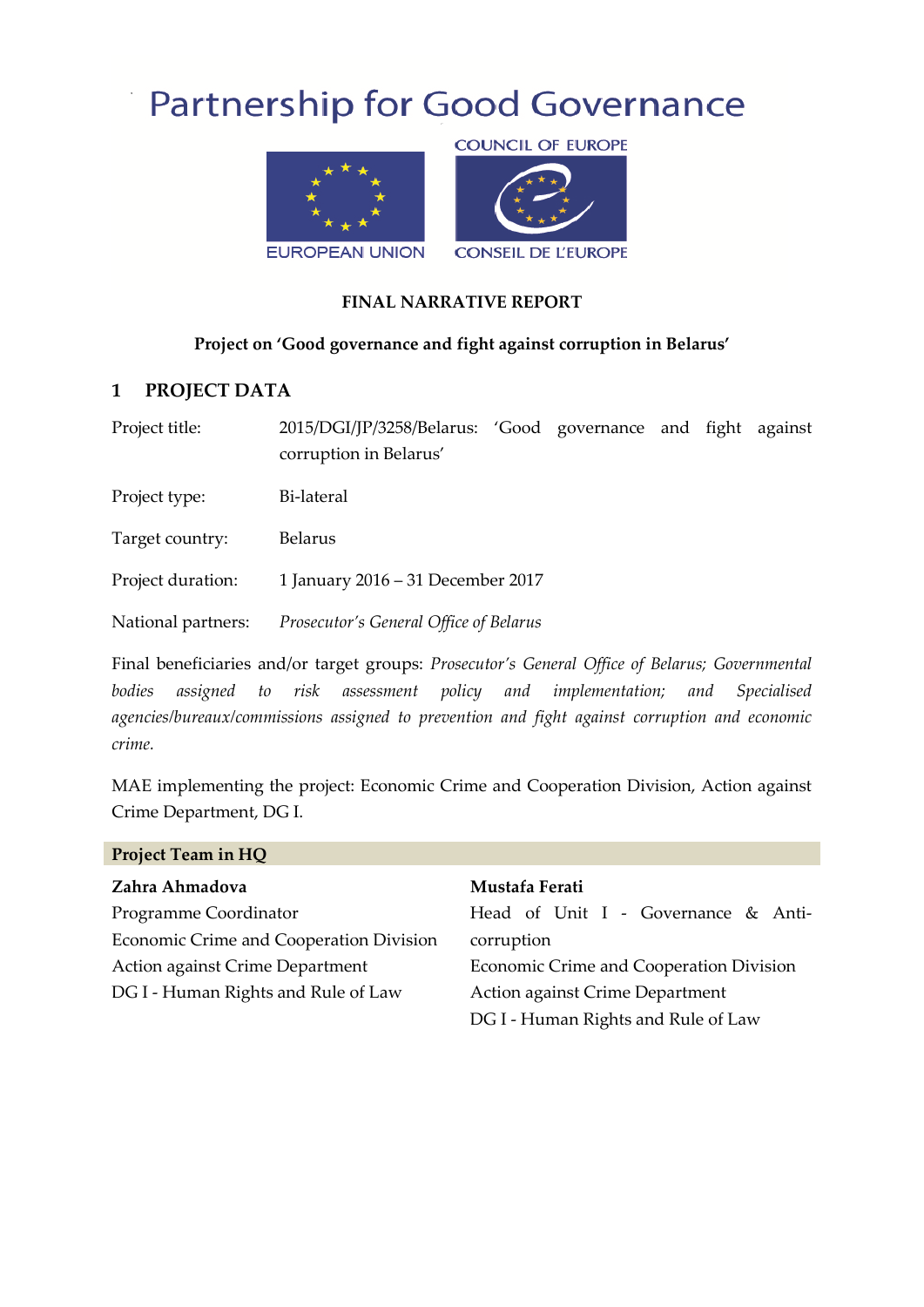### **2 OVERALL ASSESSMENT**

In Belarus, the PGG Project "Good governance and fight against corruption in Belarus", which started in 2016, contributed to on-going discussions on development of national risk assessment frameworks for corruption and other types of economic crime. Separately, prosecutors and law enforcement officers increased their knowledge on liability of legal entities to facilitate smoother implementation of administrative sanctioning for legal entities committing economic crimes as introduced in 2016.

Overall, the project interventions contributed to:

- Improved understanding of the concept and the methodologies of preventive corruption risk assessments;
- Enhanced capacities of authorities to prevent, investigate, prosecute and adjudicate corruption and economic crime cases.

The above was achieved through total of 6 actions, whereby 75% of the planned project interventions for a two year period were completed. In doing so, the project delivered 2 technical papers, and organised 4 events including capacity-building workshops and trainings. In total 111 participants, of which 75% were men and 25% were women, benefited from the project activities. Full list of individual interventions is provided in Annex I.

## **3 ASSESSMENT OF PROJECT RESULTS**

#### **3.1 Achievements of project outcomes and expected results**

## **3.1.1 ER1 – Selected sectors of public governance are reviewed for corruption (Risk assessments)**

Belarusian public sector institutions and the General Prosecutor's Office participated in two workshops dedicated to corruption risk assessment methodology and sectoral corruption risk assessments in 2016. To supplement the efforts taken under this Expected Result, the Belarus authorities were also provided with a Guide on General and Sectorial Risk Assessments to support public sector institutions in conducting risk assessments for implementation of policies to address the corruption risks.

**Expected result 1: Selected sectors of public governance are reviewed for corruption (Risk assessments)**

**Status** *(fully achieved, partly achieved, not achieved) – Fully achieved*

**Description** *(based on evidence/feedback/evaluation sources)*

First activities aimed at achieving this expected result were tailored to provide Belarus public sector institutions and the main anti-corruption coordination body, the General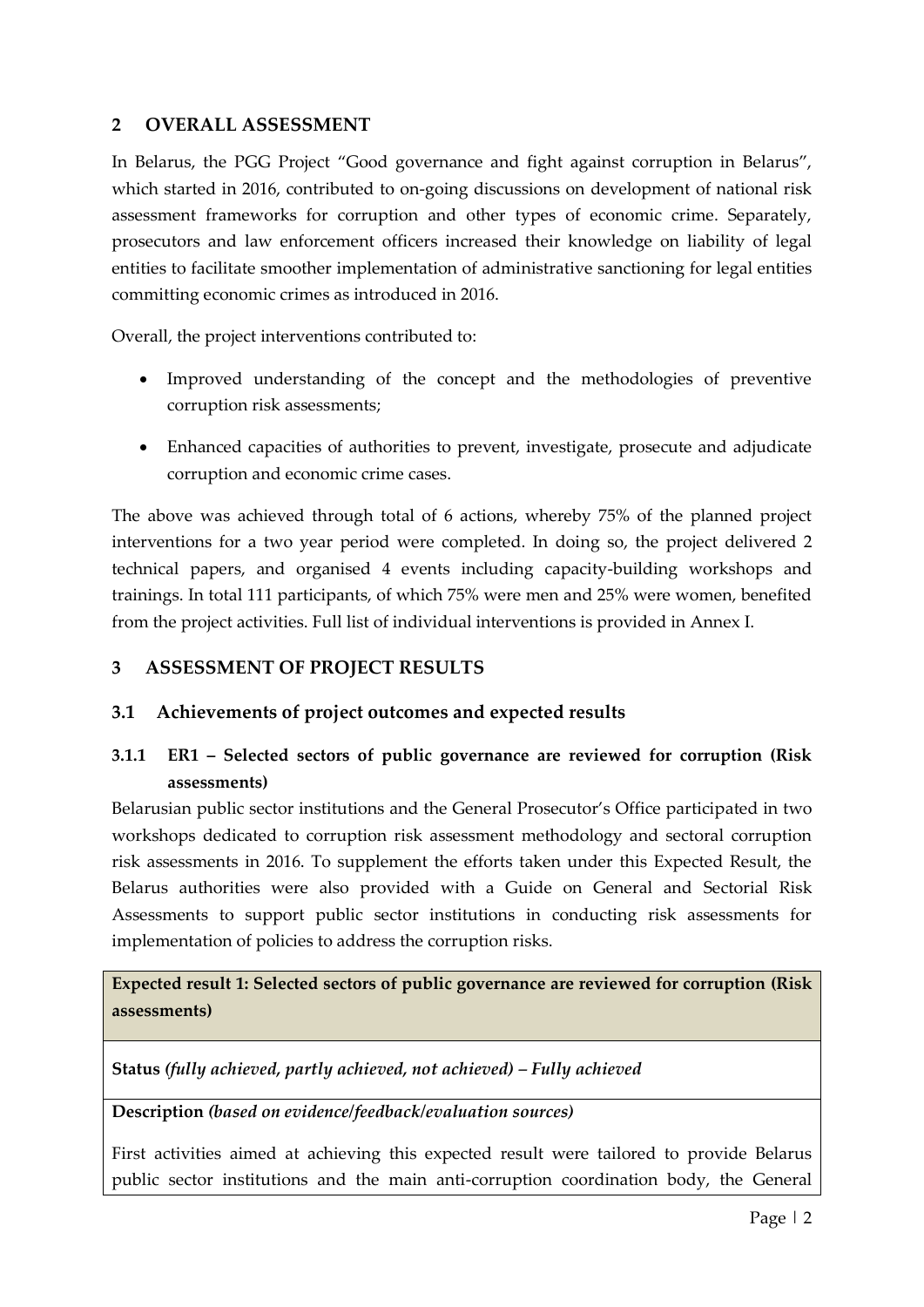Prosecutors Office, understanding of the concept and the methodologies of preventive corruption risk assessments. Consequentially, 17 public sector institutions in Belarus have developed an understanding of the rationale behind corruption risk assessments, possible risk assessment methodologies, and sectoral specificities relating to risk assessments. Furthermore, the General Prosecutor's Office distributed guidance developed based on provided materials to all regional offices for follow-up.

#### **Outcome indicator(s) under ER1:**

- Number of risk assessments performed by national authorities
- Number of policy/legislative amendments initiated based on the results of risk assessments

#### **Status** *(fully achieved, partly achieved, not achieved): Fully achieved*

#### **Description** *(based on evidence/feedback/evaluation sources)***:**

Overall, as a result of training and guidance received from the Project, Belarus public sector institutions and the General Prosecutor's Office, main anti-corruption body in the Republic of Belarus, fostered their knowledge on development of standardised and sector specific corruption risk assessments and selection of sectors for review.

However, it is not possible to ascertain specific levels of achievement of outcome indicators due to insufficient information. Reports by GRECO on Belarus are still not released for publication, with only summaries available. As per the summary of the Second Interim Compliance Report of 18 October 2017, 'A new anti-crime and anti-corruption programme is being prepared (for the period 2016-2018) but it remains unclear whether preventive policies are adequately taken into account and addressed, as it was recommended'.

# **3.1.2 ER2 – Capacities of authorities to prevent, investigate, prosecute and adjudicate corruption and economic crime cases are enhanced**

Belarus prosecutors and investigators were trained in (i) typologies and issues associated with corruption in the private sector, and (ii) national mechanisms to assess and manage Money Laundering and Terrorism Financing risks. Additionally, the authorities were provided with a Handbook on 'Liability of Legal Persons' to support the practitioners in meeting the challenges of investigating corporate corruption.

**Expected result 2: Capacities of authorities to prevent, investigate, prosecute and adjudicate corruption and economic crime cases are enhanced**

#### **Status** *(fully achieved, partly achieved, not achieved) – Partly achieved*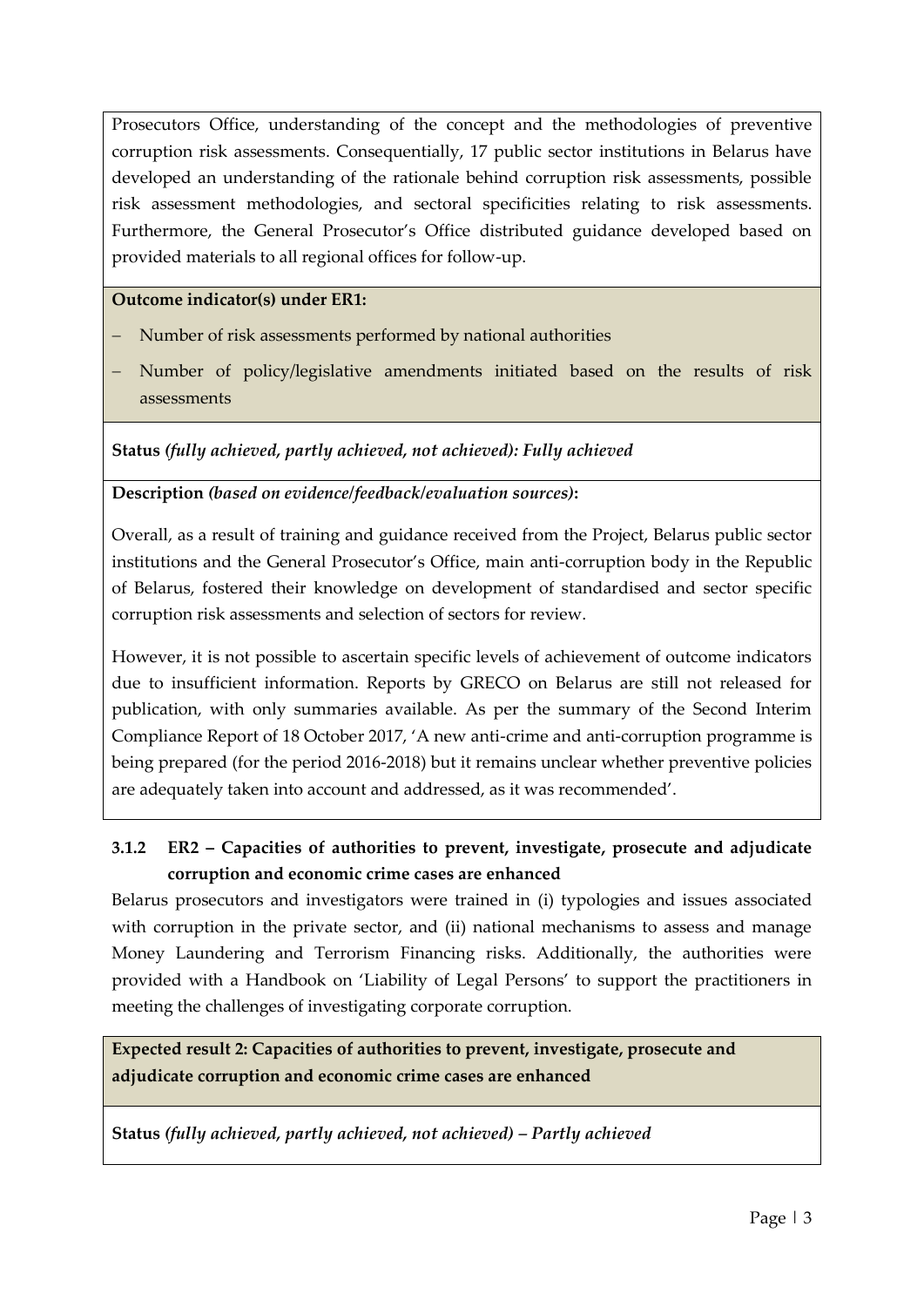## **Description** *(based on evidence/feedback/evaluation sources)*

Following the introduction of liability of legal entities into the Belarus system, the criminal justice and law enforcement authorities of Belarus were trained on corporate crime typologies and good practices in investigating and prosecuting companies for economic crimes. The training aimed at developing national capacities regarding corporate economic crime liability, pursuant to domestic legislation. In addition to that, steps were taken to raise Belarus capacities to prevent economic crime, namely money laundering and terrorist financing, through provision of guidance on national money laundering/terrorist financing risk assessments.

A delayed confirmation of the dates for two activities by project counterparts adversely influenced the delivery of follow-up training activities in 2017.

#### **Outcome indicator under ER2:**

- Level and frequency of use of practical knowledge on AML/CFT by law enforcement and financial sector officials

#### **Status** *(fully achieved, partly achieved, not achieved):* **Partly achieved**

#### **Description** *(based on evidence/feedback/evaluation sources)*

National authorities in charge of investigation and prosecution of economic crime offences gained knowledge and guidance on best practices in processing corporations for committing economic crime related violations, in line with the introduced liability of legal persons into the Belarus system. Anti-money laundering/counter terrorist financing agencies introduced to good practices in assessing and managing money laundering and terrorist financing risks.

## **3.2 Mainstreaming and cross-cutting issues**

Gender statistics were collected for all events conducted under the PGG Belarus Project. Of total participants of the project events, 25% were women representing public sector institutions and criminal justice sector.

## **4 PROJECT GOVERNANCE AND CO-ORDINATION**

## **4.1 Complementarity and co-operation**

During the project implementation cycle, communication with project beneficiaries exclusively went through the PGG National Coordinator (Ministry of Foreign Affairs) and Focal Point (General Prosecutor's Office). Delay in receipt of activity-related information (e.g. lists of participants) was present throughout the first year of implementation, which was a likely the result of complex internal bureaucracy. This, however, constrained the Project's ability to arrange activities per project workplan in 2017.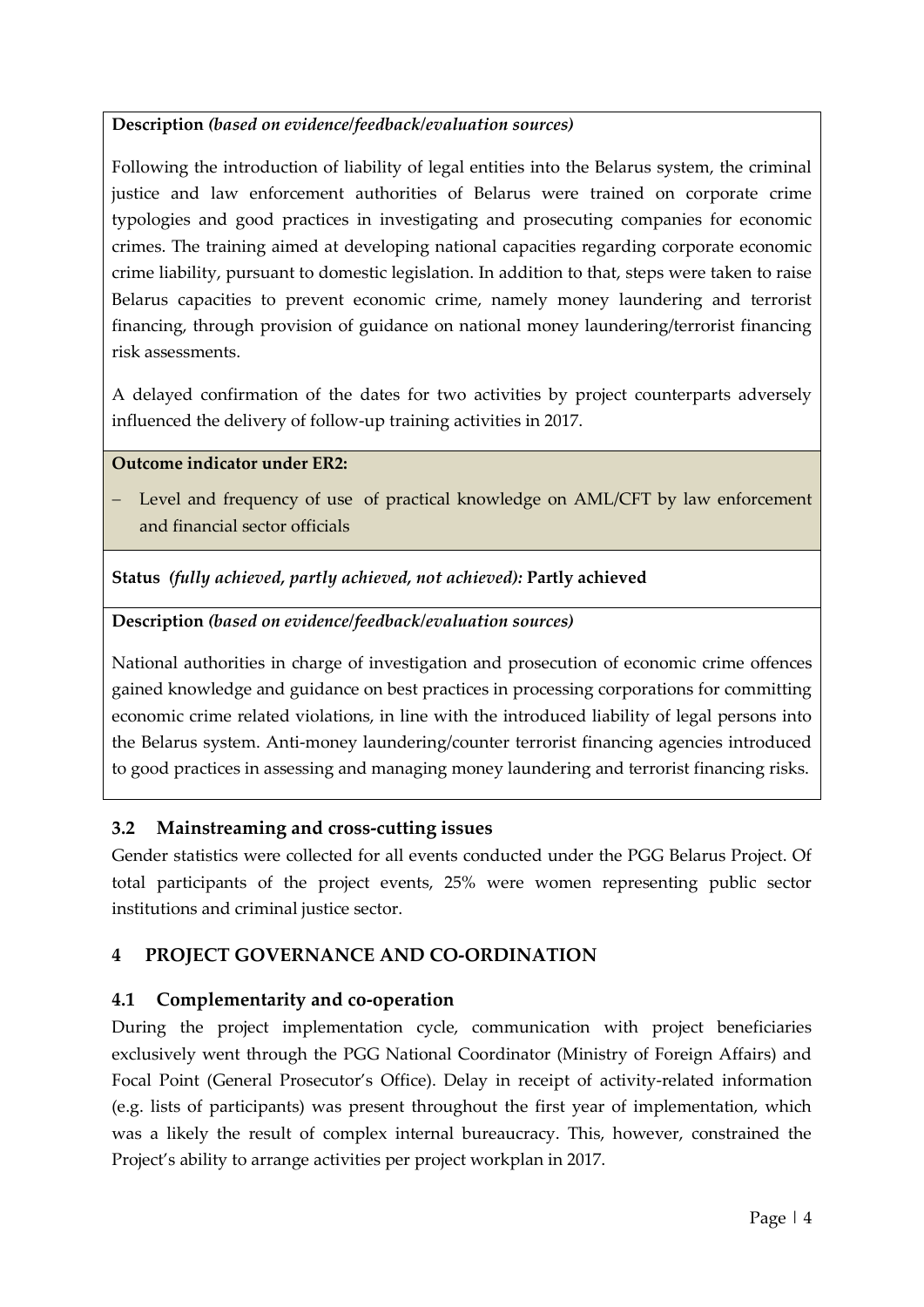The PGG Project Team liaised with international organisations working on the same and similar issues in the EaP countries (e.g. UNDP, UNODC, OECD, GIZ, U.S.DOJ, U.S. DOS/INL, country specific twining projects) in order to ensure complementarity and avoid overlap. Communication was namely focused on exchange of information on respective activities.

## **4.2 Communication and visibility**

Visual identity of PGG Belarus Project follows the PGG Communications Strategy, agreed between the European Union and the Council of Europe, and is applicable to all programmatic outputs, including official communication, technical papers, activity agendas and presentations, news/media feeds, and project visibility kits (i.e. banners, folders, notepads, and pens).

The PGG-Belarus Project paid particular attention to visibility of its interventions. List of key project documents and information on programmatic events and deliverables (e.g. technical papers on reviewed legislation) can be found on the **[webpage](http://www.coe.int/corruption)** of the Council of Europe Economic Crime Cooperation Division and the dedicated [webpage](https://www.coe.int/en/web/corruption/projects/pgg-belarus) to the PGG-Belarus Project.

Lastly, information on PGG Belarus Project interventions is readily available within EaP countries through webpages and media feeds of respective partner and beneficiary institutions.

# **4.3 Challenges, lessons learned and possible follow-up**

## **4.3.1 Challenges**

In Belarus, one of the challenges relates to measuring the outcome indicators in the context of lack of sufficient evidence and limited data sources. At implementation level, the project faced a setback in 2017 due to slow pace of response from the national counterparts.